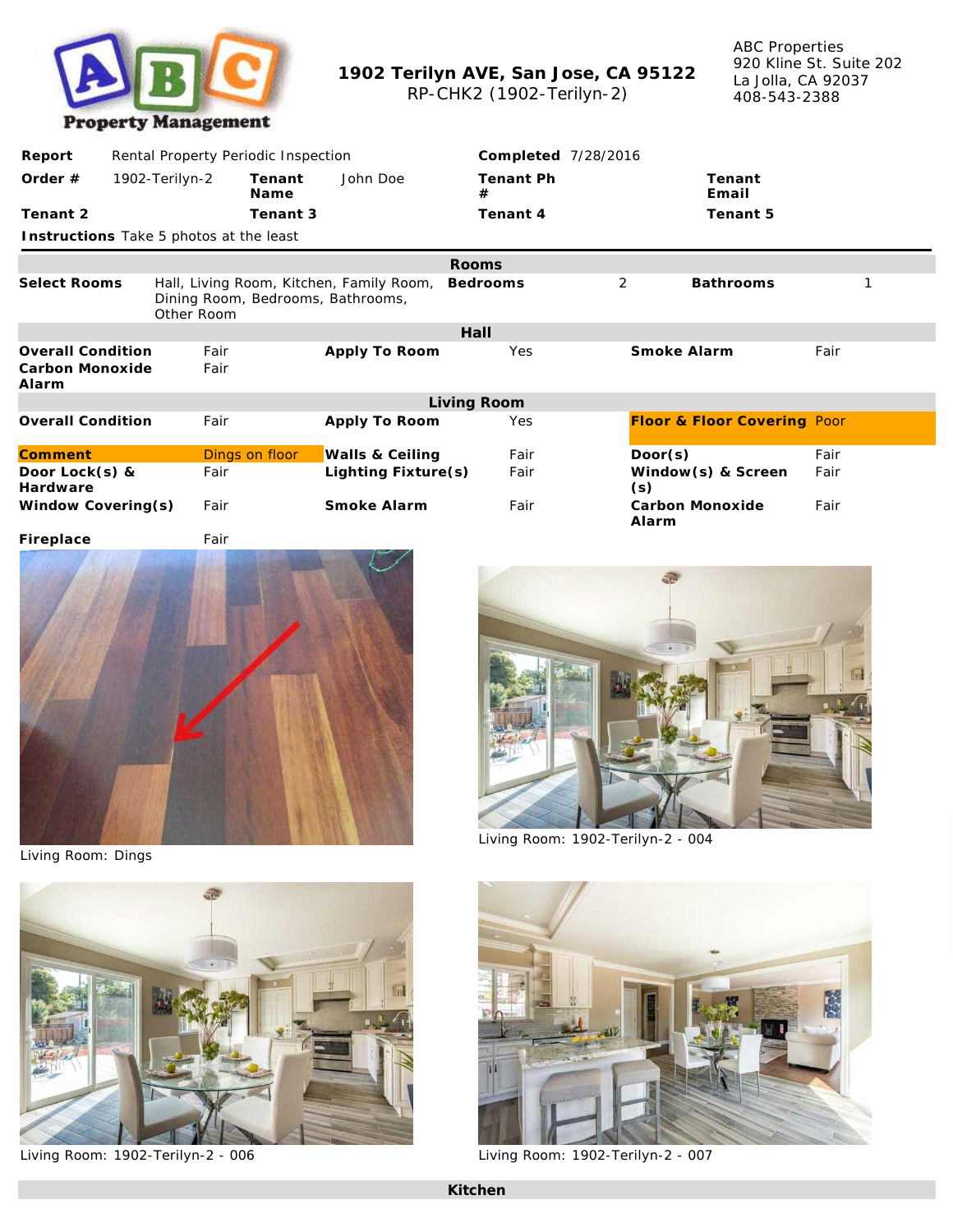| Overall Condition                               | Fair         |
|-------------------------------------------------|--------------|
| Walls & Ceiling<br>Door Lock(s) &<br>Hardware   | Fair<br>Fair |
| Lighting Fixture(s)<br>Stove/Oven/Range<br>Hood | Fair<br>Fair |
| $Sink(s)$ & Plumbing<br>∩ther                   | Fair<br>Fair |

| Overall Condition                                  | Fair      | Apply To Room             | Yes           | Floor & Floor<br>Coverings | Fair |
|----------------------------------------------------|-----------|---------------------------|---------------|----------------------------|------|
| Walls & Ceiling                                    | Fair      | Comment                   | Holes in wall | Door(s)                    | Fair |
| Door Lock(s) &<br>Hardware                         | Fair      | Window(s) & Screen<br>(S) | Fair          | Window Covering(s)         | Fair |
| Lighting Fixture(s)                                | Fair      | Cabinets                  | Fair          | Counters                   | Fair |
| Stove/Oven/Range<br>Hood                           | Fair      | Refrigerator              | Fair          | Dishwasher                 | Fair |
| Sink(s) & Plumbing<br>$\sim$ 11. $\sim$ 11. $\sim$ | Fair<br>. | Garbage Disposal          | Fair          | Fire Extinguisher          | Fair |



Kitchen: Damage



Kitchen: 1902-Terilyn-2 - 008





Kitchen: 1902-Terilyn-2 - 003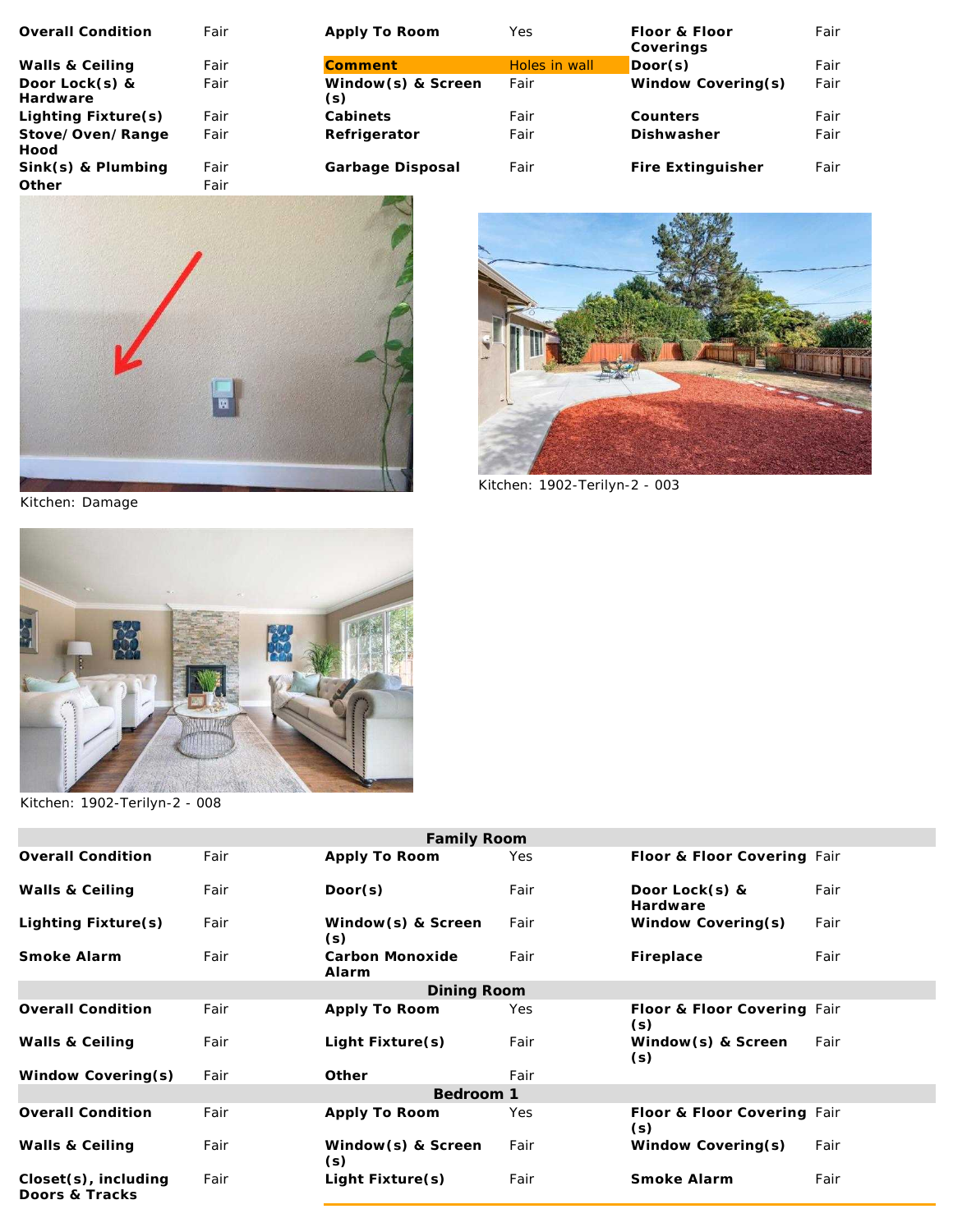| Carbon Monoxide<br>Alarm      | Fair | Door(s) | Poor | Comment                         | <b>Broken</b> |
|-------------------------------|------|---------|------|---------------------------------|---------------|
| Door Lock(s) &<br>Hardware(s) | Fair |         |      |                                 |               |
|                               |      |         |      | Bedroom 1: 1902-Terilyn-2 - 002 |               |

AN REGISTER Bedroom 1: Broken door

| Bedroom 2                                 |      |                           |      |                                    |      |  |  |
|-------------------------------------------|------|---------------------------|------|------------------------------------|------|--|--|
| <b>Overall Condition</b>                  | Fair | Apply To Room             | Yes  | Floor & Floor Covering Fair<br>(s) |      |  |  |
| Walls & Ceiling                           | Fair | Window(s) & Screen<br>(s) | Fair | Window Covering(s)                 | Fair |  |  |
| $Closed(s)$ , including<br>Doors & Tracks | Fair | Light Fixture(s)          | Fair | Smoke Alarm                        | Fair |  |  |
| Carbon Monoxide<br>Alarm                  | Fair | Door(s)                   | Fair | Door Lock(s) &<br>Hardware(s)      | Fair |  |  |
| Bathroom 1                                |      |                           |      |                                    |      |  |  |
| <b>Overall Condition</b>                  | Fair | Apply To Room             | Yes  | Floor & Floor Covering Fair<br>(s) |      |  |  |
| Walls & Ceiling                           | Fair | Counters & Surfaces       | Fair | Window(s) & Screen<br>(s)          | Fair |  |  |
| Window Covering(s)                        | Fair | Sink & Pluming            | Fair | Bathtub/Shower                     | Fair |  |  |
| Toilet                                    | Fair | Light Fixture(s)          | Fair | Door(s)                            | Fair |  |  |
| Door Lock(s) &<br>Hardware(s)             | Fair | Other                     | Fair |                                    |      |  |  |



Bathroom 1: 1902-Terilyn-2 - 001

**Other**